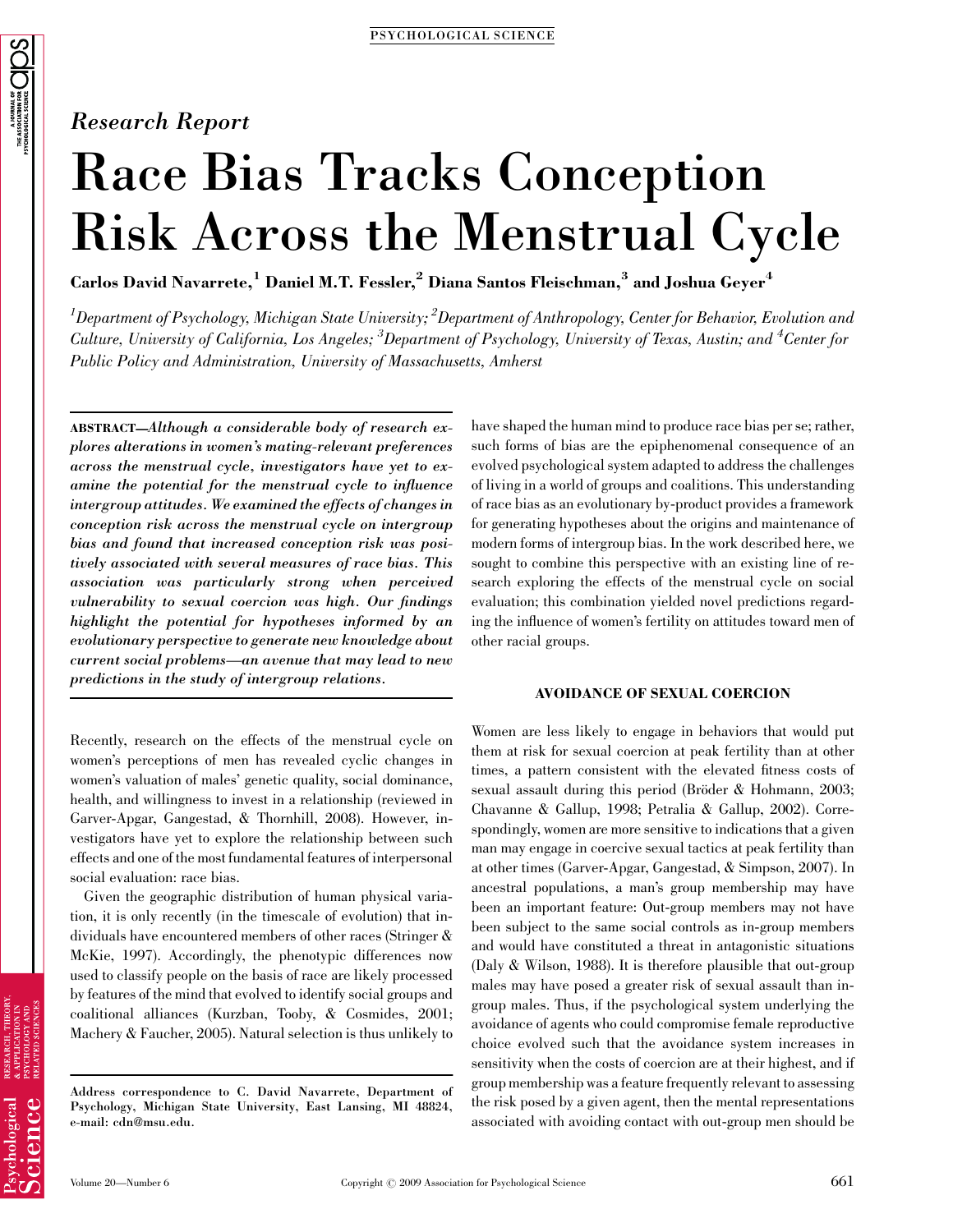particularly salient when conception risk is high. In turn, such representations should increase intergroup bias.

#### Procedure

In its most general form, this hypothesis suggests that women at peak fertility can be expected to hold more negative attitudes toward out-group men than toward in-group men. That is, they should show greater intergroup bias. Correspondingly, to the extent that race is processed as if it were a cue of group or coalition membership, the same holds true of attitudes toward men of other races. However, although a basic in-group/out-group categorization process might suffice as a hazard heuristic, the computation of the potential for harm from men of racial outgroups might also weigh the purported dangerousness of men of specific races, as depicted in socially transmitted stereotypes. In either case, this coercion-avoidance perspective suggests that race bias against Black American men should vary as a function of conception risk across the cycle among White American women.

The coercion-avoidance perspective dovetails with a focus on individual differences in fearfulness, in that variation in personal attributes and past experience likely lead to differences in women's self-appraised vulnerability to sexual coercion. Because precautions entail costs (e.g., time, attention, energy, and forgone opportunities), an evolutionary approach suggests that precautionary behavior should be calibrated as a function of vulnerability. The coercion-avoidance perspective thus includes the ancillary prediction that women who perceive themselves to be particularly vulnerable to sexual coercion, as revealed in self-reported vigilant behavior and fearful attitudes, should show even greater bias at peak fertility than women who do not perceive themselves as vulnerable to sexual coercion; that is, the relationship between race bias and conception risk should be strongest among women who view themselves as highly vulnerable to sexual coercion.

We tested these predictions in a study employing various measures of race bias.

# **METHOD**

#### Participants

One hundred fifteen White and Black Americans initially volunteered through Michigan State University's Psychology Study Pool. Of these, 28 were excluded for failing to complete all items  $(n = 5)$ ; reporting menstrual cycles of aberrant length, defined as being less than 20 or greater than 40 days  $(n = 13)$ ; using oral contraceptives  $(n = 7)$ ; being pregnant  $(n = 2)$ ; or being unsure of pregnancy  $(n = 1)$ . Because the number of Black women who were eligible for inclusion was very small  $(n = 10)$ , their data were excluded from analysis. We report data on 77 White undergraduates who were normally ovulating (mean age  $= 19.0$ ) years,  $SD = 0.9$  years, range = 18–22 years).

The experiment was described as a study on social attitudes and mate choice.

Participants were run in groups of 3 to 5 individuals. Independent and dependent measures were assessed electronically using Medialab and DirectRT questionnaire- and stimuluspresentation tools. The three measures of explicit attitudes were presented in separate blocks; order of the blocks and of the items within each block was random. Implicit measures were presented at the end of the procedure, with a measure of implicit race stereotyping preceding a measure of implicit race evaluation. Participants completed all measures at their own pace and were debriefed and thanked after finishing.

# Independent Variables

# Conception Risk

Position in the menstrual cycle was assessed by the forwardcounting method (Gangestad & Thornhill, 1998). The degree of fertility (or conception-risk value) corresponding to the day of the cycle was estimated using actuarial data from Wilcox, Dunson, Weinberg, Trussell, and Baird (2001). Each participant was assigned a value from 0 to .1, with higher values denoting greater conception risk  $(M = .025, SD = .028)$ .

#### Vulnerability to Coercion

Perceived vulnerability to sexual coercion (VSC) was measured using the Fear of Rape Scale (Senn & Dzinas, 1996), which employs items assessing behavior (e.g., ''Before I go to bed at night I double check to make sure the doors are securely locked") and attitudes (e.g., "I am afraid of being sexually assaulted"). Responses were made on a 7-point scale  $(M = 3.78$ ,  $SD = 0.88$ ,  $\alpha = .80$ ).

#### Dependent Variables

The dependent variables consisted of five separate measures of race bias: race bias in implicit stereotyping, implicit evaluation, fear of male targets, mate attraction, and explicit attitudes.

# Implicit Stereotype Bias

We employed the Implicit Association Test (IAT) as a measure of nonconscious race bias in the accessibility of category-based stereotypes (the stereotype IAT from Amodio & Devine, 2006). Specifically, we measured the accessibility of physical and mental concepts stereotypically applied to White and Black Americans (e.g., "math," "brainy," "athletic," "strong") by measuring participants' reaction times in associating Black and White targets with physical- and mental-related words in stereotype-congruent word pairs (e.g., African American with physical) versus stereotype-incongruent word pairs (e.g., White American with physical). Reaction times for incongruent versus congruent pairings were scored as individual difference scores using the scoring algorithm described in Greenwald, Nosek, &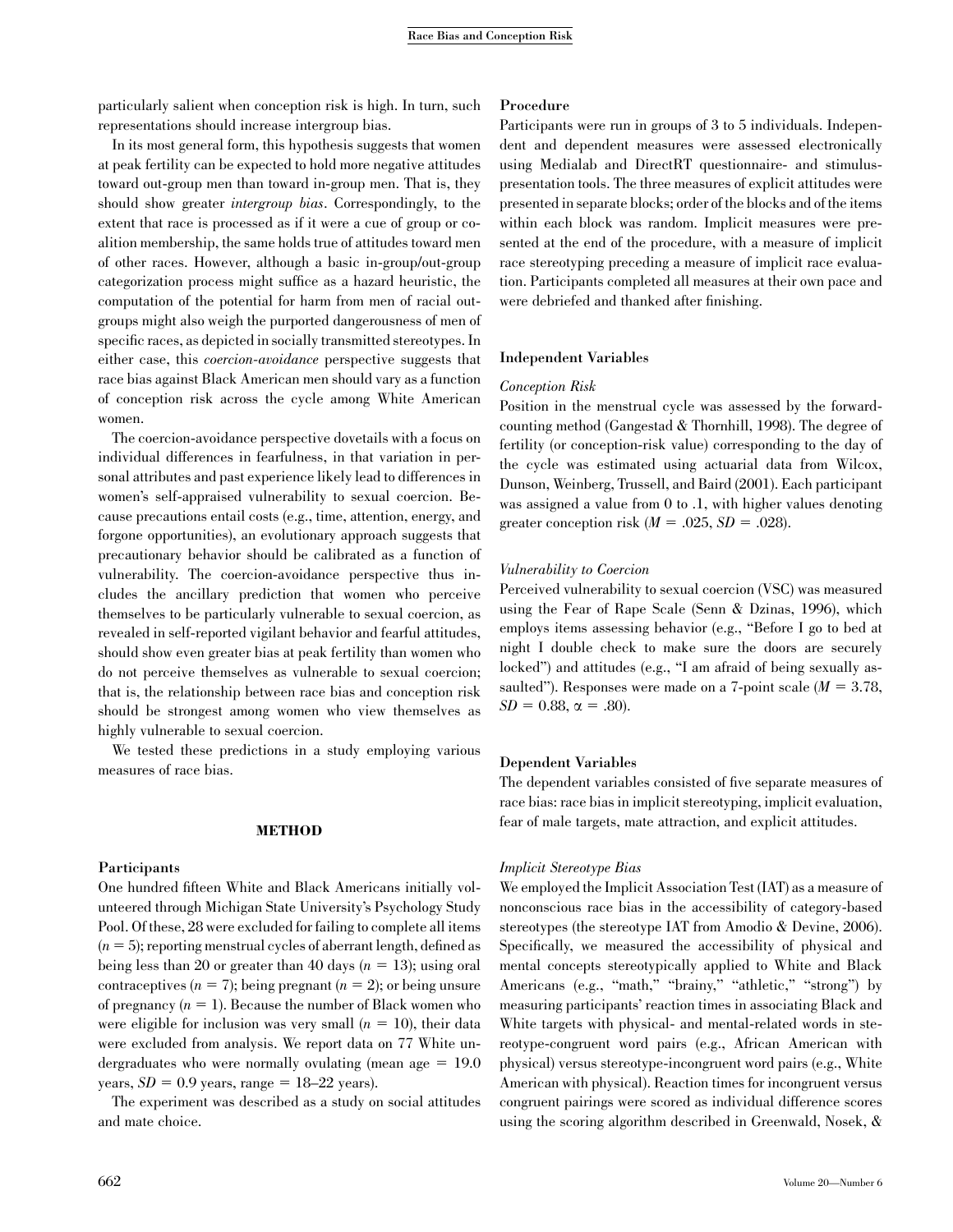Banaji (2003), with higher values denoting greater stereotyping  $(M = 0.20, SD = 0.28).$ 

# Implicit Evaluation Bias

We used a variant of the IAT to measure nonconscious evaluative bias against African Americans (the evaluative IAT from Amodio & Devine, 2006). This test measured the accessibility of evaluative concepts (e.g., "agony," "horrible") that have high affective valence but are not typically associated with racial stereotypes ( $M = 0.43$ ,  $SD = 0.34$ ). Evaluative bias has been shown to predict behavioral race bias more consistently than either explicit attitudes or implicit stereotypes. The measure we used has been found to have high predictive validity for behavioral race bias (e.g., physical proximity preferences) and is correlated with activation in the amygdala—a brain area implicated in fear and aggression (reviewed in Amodio, 2008).<sup>1</sup>

# Explicit Race Bias

We measured explicit race bias using the Attitudes Toward Blacks Scale (Brigham, 1993), a measure of conscious, declarative knowledge of negative attitudes toward African Americans (e.g., ''Generally, Blacks are not as smart as Whites''; ''It is likely that Blacks will bring violence to neighborhoods when they move in"). Participants rated statements on a 7-point scale  $(1 =$ strongly disagree,  $7 =$  strongly agree;  $M = 2.78$ ,  $SD = 0.96$ ,  $\alpha =$ .92). We also measured explicit negative attitudes regarding White Americans by presenting a parallel version with the word "Whites" substituted for "Blacks" ( $M = 2.36$ ,  $SD = 0.54$ ,  $\alpha =$ .69). Explicit race bias was thus operationalized as the difference between negative attitudes toward Blacks and negative attitudes toward Whites  $(M = 0.42, SD = 0.66)$ .

## Race Bias in Mate Attraction

To assess race bias in potential mate attraction, we used My-VirtualModel software to create artificial digital images of four seminude male exemplars representing Black and White American race categories. Within race categories, only muscle size was varied (see Fig. S1 in the Supporting Information available on-line; see p. 665), with facial features, skin color, and hairstyle held constant. Between race categories, images differed solely with respect to skin color, hairstyle, and nose and lip width, with muscle size held constant. Three items assessed the extent to which participants found each exemplar ''attractive," "sexy," and worthy of a "romantic encounter" (White male:  $M = 3.63$ ,  $SD = 1.26$ ,  $\alpha = .94$ ; Black male:  $M = 3.18$ ,  $SD = 1.26$ ,  $\alpha = .95$ ). Bias in mate attraction was operationalized as the difference between attraction toward White targets and attraction toward Black targets  $(M = 0.45, SD = 1.34)$ , with higher values denoting greater preference for the in-group target compared to the out-group target.

### Fear of Male Targets

To assess whether an out-group male target was evaluated as having a more frightening appearance than an in-group male target, we used the four digital images in Figure S1, asking the following question for each: ''To what extent do you think this person looks 'scary'?'' Participants rated each image on a 7 point scale (1 = not at all scary, 7 = very scary). Responses were averaged across both exemplars within each race category (Black male:  $M = 3.16$ ,  $SD = 1.20$ ,  $\alpha = .75$ ; White male:  $M =$  $2.62$ ,  $SD = 1.20$ ,  $\alpha = .83$ ). The mean rating for White males was then subtracted from the mean rating for Black males to create a difference score for fear bias that indicates the extent to which fear of out-group targets is greater than fear of in-group targets  $(M = 0.54, SD = 1.26).$ 

# **RESULTS**

In evaluating the effects of variation in conception risk over the menstrual cycle on race bias, we computed the bivariate correlations of conception risk and the five race-bias measures. The results revealed that conception risk was associated with elevated race bias in implicit evaluation, implicit stereotyping, mate attraction, and fear of male targets, such that greater risk of conception was associated with greater bias on these measures (Table 1). The relationship between conception risk and explicit race bias was only marginally significant,  $p = .08$ . When merged into a composite race-bias variable (standardized by variable, then averaged), the composite score had a significant correlation with conception risk across the menstrual cycle,  $r = .45$ ,  $p <$ .0001 (Fig. 1).

To test the ancillary prediction that the relationship between conception risk and race bias would be strongest among participants for whom perceived VSC is high, we conducted a regression analysis in which composite race bias was the dependent variable and zero-centered values of conception risk, VSC, and their interaction term were the independent predictors. The results of this analysis supported the prediction (Fig. 2); the effects of VSC,  $\beta = .25$ ,  $t(73) = 3.20$ ,  $p = .002$ , and conception risk,  $\beta = .48$ ,  $t(73) = 4.76$ ,  $p < .0001$ , were qualified by a significant two-way interaction,  $\beta = .20$ ,  $t(73) = 2.07$ ,  $p =$ .04. Simple effects assessed at 1 standard deviation above and below mean VSC revealed that the relationship between conception risk and race bias was strongest when VSC was high,  $\beta = .73, t(73) = 4.23, p < .0001$ , and less strong when VSC was low,  $\beta = .27$ ,  $t(73) = 2.18$ ,  $p = .03$ .

# DISCUSSION

In a study designed to investigate the effects of menstrual-cycle position on various measures of race bias, we found that bias in

<sup>&</sup>lt;sup>1</sup>For the IAT, digitized images were taken from the International Affective Picture System (Center for the Study of Emotion and Attention, Gainesville, FL). All faces had neutral expressions.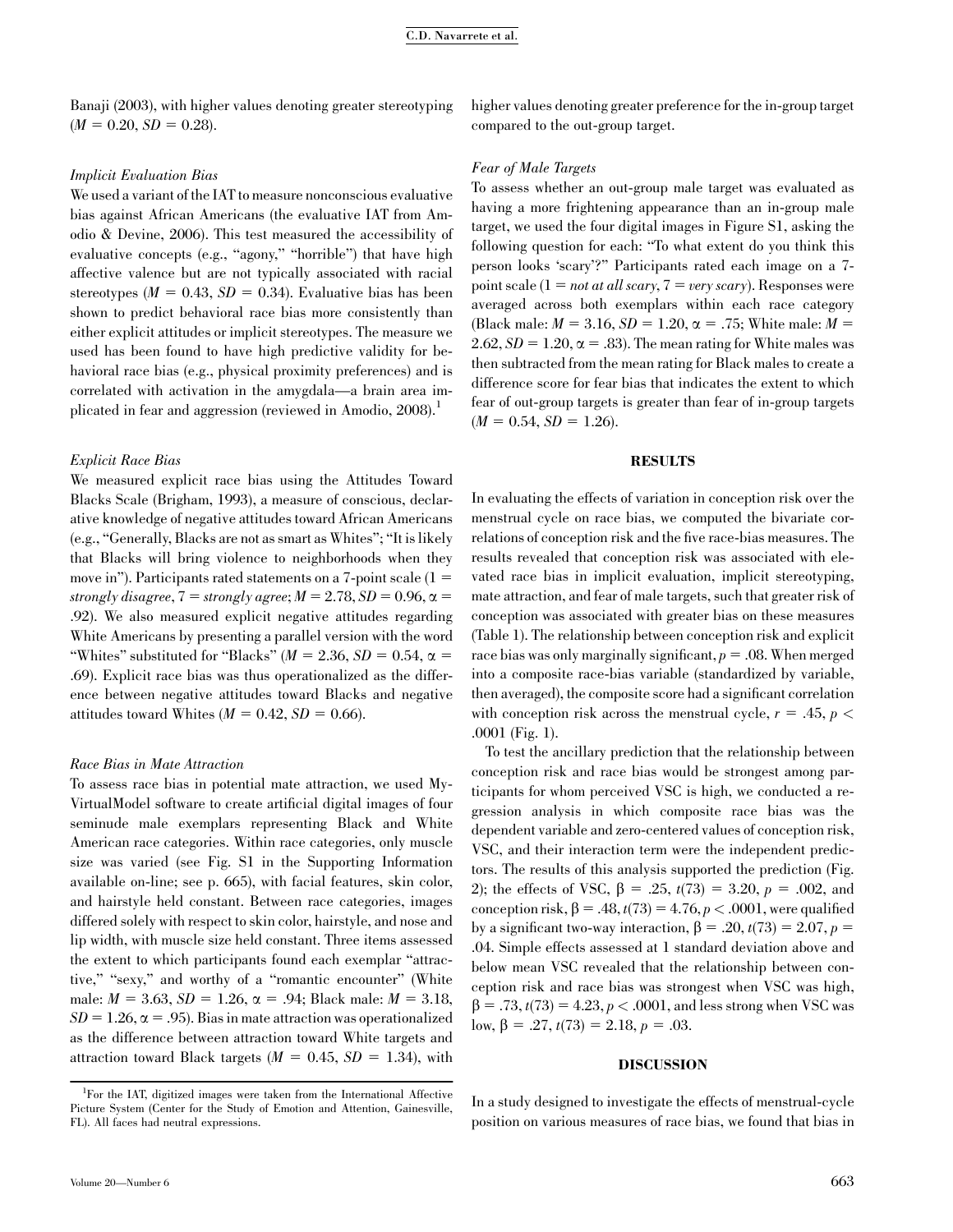| Variable                     | Conception<br>risk | Implicit<br>evaluative<br>bias | Implicit<br>stereotype<br>bias | Race bias<br>in mate<br>attraction | Fear of<br>out-group<br>males | Explicit<br>race bias |
|------------------------------|--------------------|--------------------------------|--------------------------------|------------------------------------|-------------------------------|-----------------------|
| Conception risk              |                    |                                |                                |                                    |                               |                       |
| Implicit evaluative bias     | $.28*$             |                                |                                |                                    |                               |                       |
| Implicit stereotype bias     | $.25*$             | .05                            |                                |                                    |                               |                       |
| Race bias in mate attraction | $.29*$             | $.32**$                        | .13                            |                                    |                               |                       |
| Fear of out-group males      | $40***$            | $.34**$                        | .05                            | $.43***$                           |                               |                       |
| Explicit race bias           | .20                | $.30**$                        | .05                            | $.53***$                           | $.24*$                        |                       |
| Vulnerability to coercion    | $-.09$             | $-.03$                         | .19                            | .11                                | .03                           | $.26*$                |

TABLE 1

Correlations Among Conception Risk, Vulnerability to Coercion, and Measures of Race Bias

\* $p < .05.$  \*\* $p < .01.$  \*\* $p < .001.$ 

implicit attitudes, attractiveness ratings, and fear of an outgroup exemplar tracked conception risk. The relationship between conception risk and explicit race bias was marginal; however, when all five measures were combined into a composite measure of race bias, a robust link between this composite measure and conception risk emerged. The effect was particularly strong for women whose self-appraised VSC was high.

These results suggest that at least some facets of modern race bias are by-products of an evolved system predisposing women to avoid persons and situations perceived as dangerous, particularly when costs are high. On the one hand, the system underlying the effects we observed may rely on an in-group/outgroup heuristic that latches onto any socially marked group boundary, in which case similar patterns should hold across different combinations of race of subject and race of target perhaps even in minimally defined, basic social categories. On the other hand, the system may rely on socially transmitted information regarding the potential for danger from men of particular groups in the local environment, in which case the effect will apply only to out-groups that are stereotyped as being dangerous. The results described here are not sufficient to distinguish whether basic categorization, social transmission, or

both processes are operative in producing greater race bias when fertility rises. Further work is necessary to more fully understand the mechanistic processes underlying this effect.

These results do not preclude the possibility that women may be equipped with mechanisms that increase the attractiveness of out-group men during the fertile window as a way to increase genetic heterogeneity in offspring; indeed, some perspectives might predict as much (see Marlowe, 2004; Roberts & Little, 2008). However, in the event that both coercion-avoidance processes and heterogeneity-attraction processes are operative, it may be difficult to find evidence of the latter in a cultural milieu where negative stereotypes (including those involving sexual victimization) of social out-groups are pervasive because the emotional output of the coercion-avoidance processes may mask any increased preference for out-group males. Effects of heterogeneity-attraction processes may be detectable only in contexts where negative stereotypes are not cognitively accessible or do not include associations with danger. Further investigations are therefore necessary to fully elucidate the psychological systems that produce variability in race bias across the menstrual cycle. We are hopeful that the perspective we have discussed, though perhaps unsettling, will inspire re-



Fig. 1. Mean composite race bias and conception risk across the menstrual cycle. Curves reflect a smoothed local average.



Fig. 2. Race bias as a function of conception risk among participants with low  $(M - 1SD)$  and high  $(M + 1SD)$  vulnerability to sexual coercion (VSC).